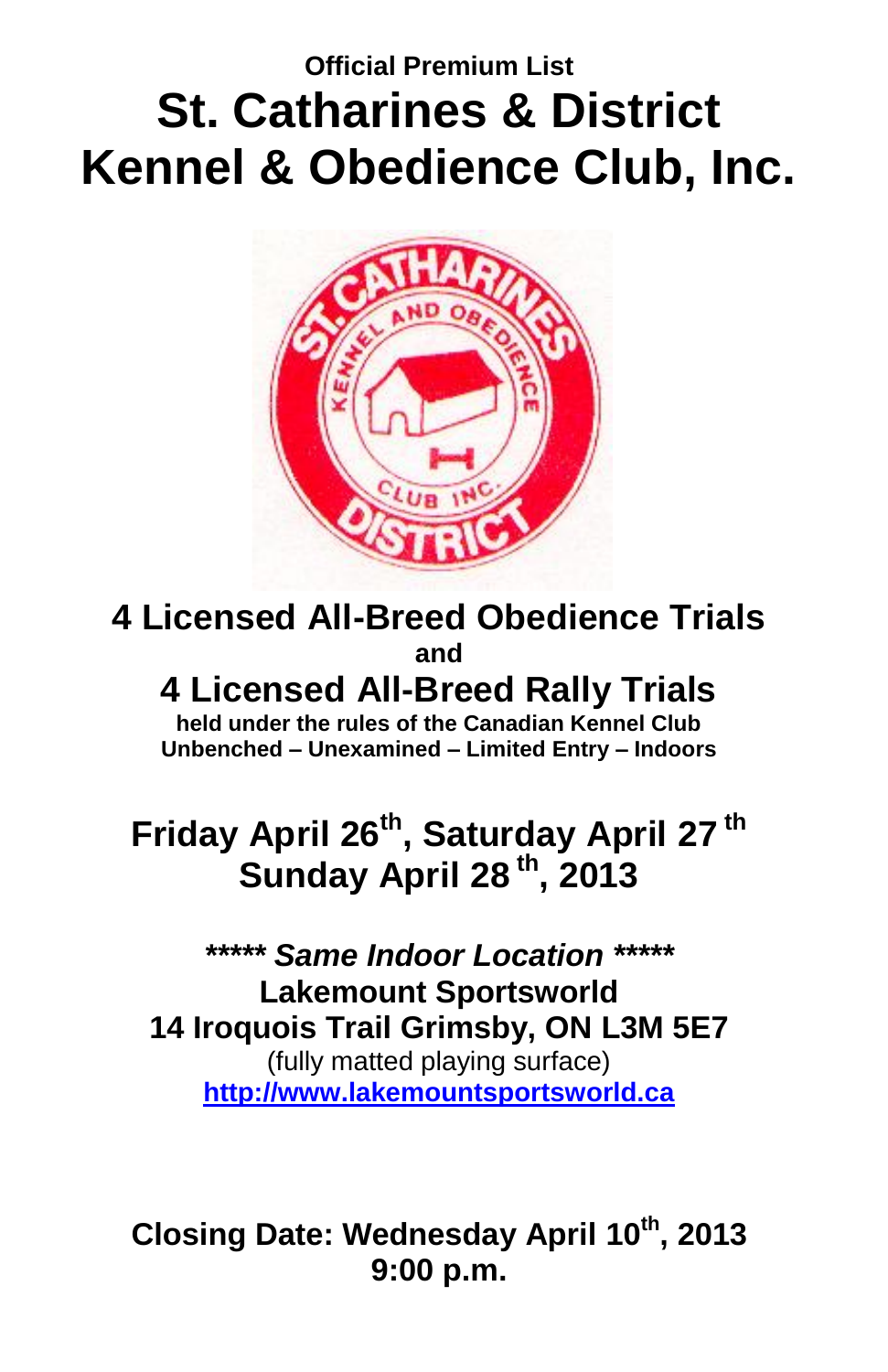#### **THE ST. CATHARINES AND DISTRICT KENNEL AND OBEDIENCE CLUB, INC.**

#### **OFFICERS**

| <b>TRIAL COMMITTEE</b>                                                                                       |                                                                                                                                                                                                                              |
|--------------------------------------------------------------------------------------------------------------|------------------------------------------------------------------------------------------------------------------------------------------------------------------------------------------------------------------------------|
|                                                                                                              |                                                                                                                                                                                                                              |
|                                                                                                              |                                                                                                                                                                                                                              |
|                                                                                                              |                                                                                                                                                                                                                              |
|                                                                                                              |                                                                                                                                                                                                                              |
|                                                                                                              |                                                                                                                                                                                                                              |
|                                                                                                              |                                                                                                                                                                                                                              |
|                                                                                                              | CommitteeTom Lucas, Jacklyn Hayhurst, Debbie Adkinson<br>Heather Burns, Evelyn Palangio, Susan Terry                                                                                                                         |
| <b>TRIAL SECRETARY</b>                                                                                       | Kim Oatway, 21 Trapnell Street<br>St. Catharines, ON, L2R 1B1, 905-682-5057<br>e-mail: StCathObTrial@sympatico.ca                                                                                                            |
| <b>ENTRY FEES:</b> Regular classes:<br>Rally classes:<br>Exhibition only:<br>* includes HST (HST#1245-80473) | \$28.00* per obedience entry, per trial (Canadian dollars)<br>\$28.00* per rally entry, per trial (Canadian dollars)<br>\$12.00* per entry (Canadian dollars)                                                                |
| <b>LISTING FEES</b>                                                                                          | A listing fee of \$9.50* per trial is payable if there is no<br>CKC Reg'n # or ERN # shown on the entry form (or<br>certification #, in the case of Misc. class dogs)<br>* includes H.S.T.                                   |
| <b>CLOSING DATE</b>                                                                                          | Entries must be received by the Trial Secretary by<br>9:00 pm, Wednesday April 10 <sup>th</sup> , 2013. The judging<br>schedule and directions to the trial site will be sent as<br>soon as possible after the closing date. |

#### **ENTRIES ARE LIMITED:**

**Obedience–** Entries will close when the judges' assignments have reached 7 hours of judging, based on the formula of 9 Pre-Novice dogs/hour, 8 Novice dogs/hour,8 Novice Intermediate dogs/hour, 7 Open dogs/hour and 6 Utility dogs/hour.

**Rally -** Entries will close when the judges' assignments have reached 45 runs per trial. **NOTE: RALLY TRIAL FRIDAY START TIME – 2 pm**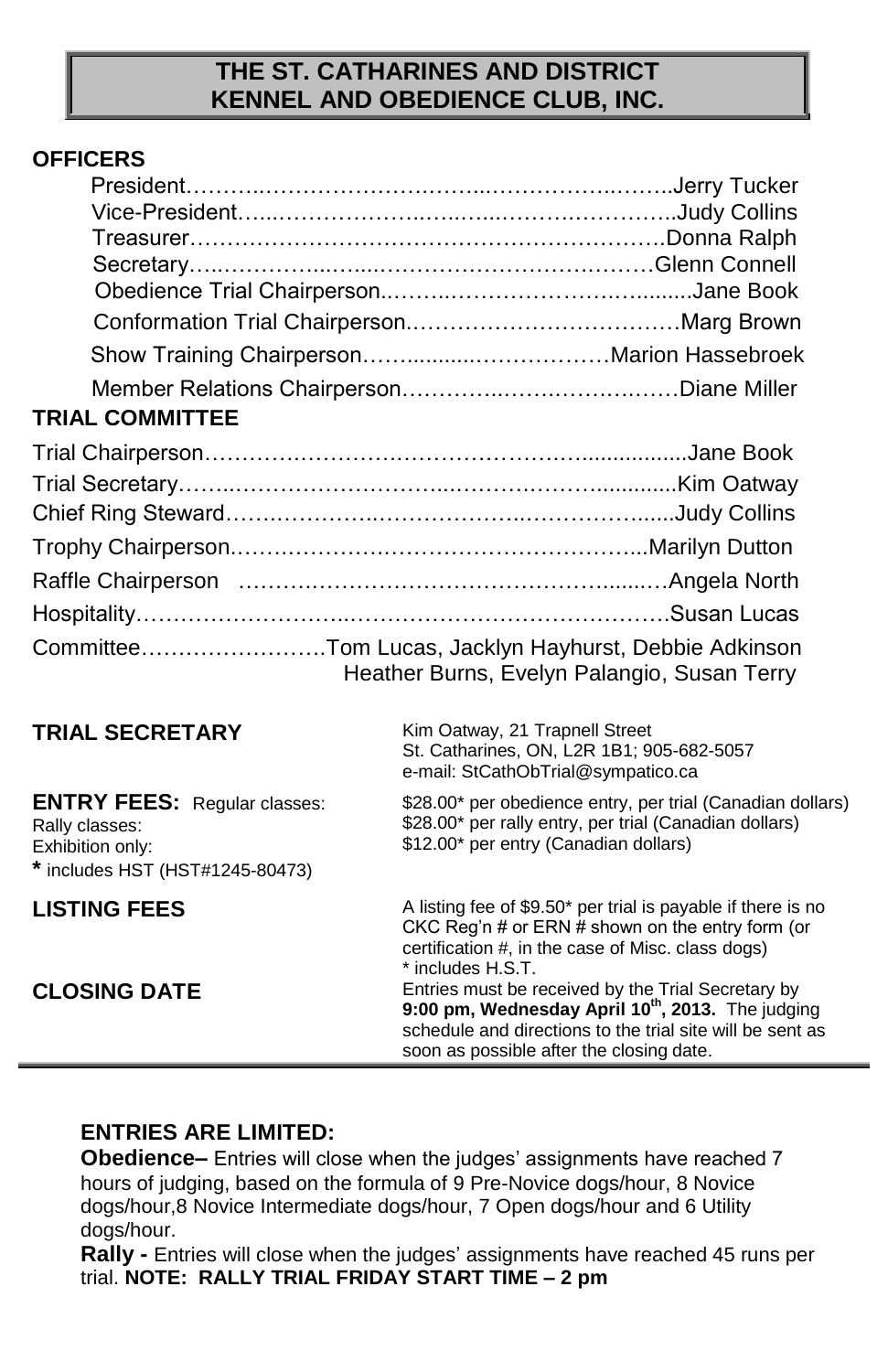| <b>RALLY JUDGES AND ASSIGNMENTS</b>             |                                                                                                                                         |                                                                              |  |  |
|-------------------------------------------------|-----------------------------------------------------------------------------------------------------------------------------------------|------------------------------------------------------------------------------|--|--|
| Friday, April $26^{th}$ , 2013 – start time 2pm |                                                                                                                                         |                                                                              |  |  |
| Trial 19                                        | Excellent B, followed by Excellent A,<br>Advanced B, Advanced A, Novice B,<br>Novice A                                                  | Del Lunn<br>234 Argyle Ave.,<br>Wallaceburg, ON<br>N8A 4S9                   |  |  |
| Trial 20                                        | Excellent B, followed by Excellent A,<br>Advanced B, Advanced A, Novice B,<br>Novice A<br>(start time 60 minutes after end of Trial 19) | Del Lunn<br>234 Argyle Ave.,<br>Wallaceburg, ON<br>N8A 4S9                   |  |  |
| Saturday, April 27 <sup>th</sup> , 2013         |                                                                                                                                         |                                                                              |  |  |
| Trial 21                                        | Excellent B, followed by Excellent A,<br>Advanced B, Advanced A, Novice B,<br>Novice A                                                  | Lorraine Purnell<br>85 First Street N.<br>Stoney Creek, ON<br>L8G 1Y2        |  |  |
| Trial 22                                        | Excellent B, followed by Excellent A,<br>Advanced B, Advanced A, Novice B,<br>Novice A<br>(start time 60 minutes after end of Trial 21) | <b>Lorraine Purnell</b><br>85 First Street N,<br>Stoney Creek, ON<br>L8G 1Y2 |  |  |

| <b>OBEDIENCE JUDGES AND ASSIGNMENTS</b> |                                                                                                           |                                                                                            |  |  |
|-----------------------------------------|-----------------------------------------------------------------------------------------------------------|--------------------------------------------------------------------------------------------|--|--|
| Saturday, April 27 <sup>th</sup> , 2013 |                                                                                                           |                                                                                            |  |  |
| Trial 152                               | Pre-Novice, Novice A, Novice B,<br>Novice C, Novice Intermediate,<br>Open A, Open B, Utility A, Utility B | Del Lunn<br>234 Argyle Ave.,<br>Wallaceburg, ON<br><b>N8A 4S9</b>                          |  |  |
| Trial 153                               | Open B, Utility A, Utility B, Pre-Novice,<br>Novice A, Novice B, Novice C,<br>Novice Intermediate, Open A | Diana Mackenzie<br>119 Buckingham Dr.,<br>Hamilton, ON<br>L9C 2G8                          |  |  |
| Sunday, April 28 <sup>th</sup> , 2013   |                                                                                                           |                                                                                            |  |  |
| Trial 154                               | Open B, Utility A, Utility B, Pre-Novice,<br>Novice A, Novice B, Novice C,<br>Novice Intermediate, Open A | <b>Ted Leslie</b><br>136 Sanatorium Road<br>Hamilton, ON<br>L9C 1Y8                        |  |  |
| Trial 155                               | Pre-Novice, Novice A, Novice B,<br>Novice C, Novice Intermediate,<br>Open A, Open B, Utility A, Utility B | Deb Desjardine<br>13417 The 22 <sup>nd</sup><br>Sideroad, RR1<br>Georgetown, ON<br>L7G 4S4 |  |  |

Each judge will break ties for their own trial.

One judge from each day will break ties for special awards.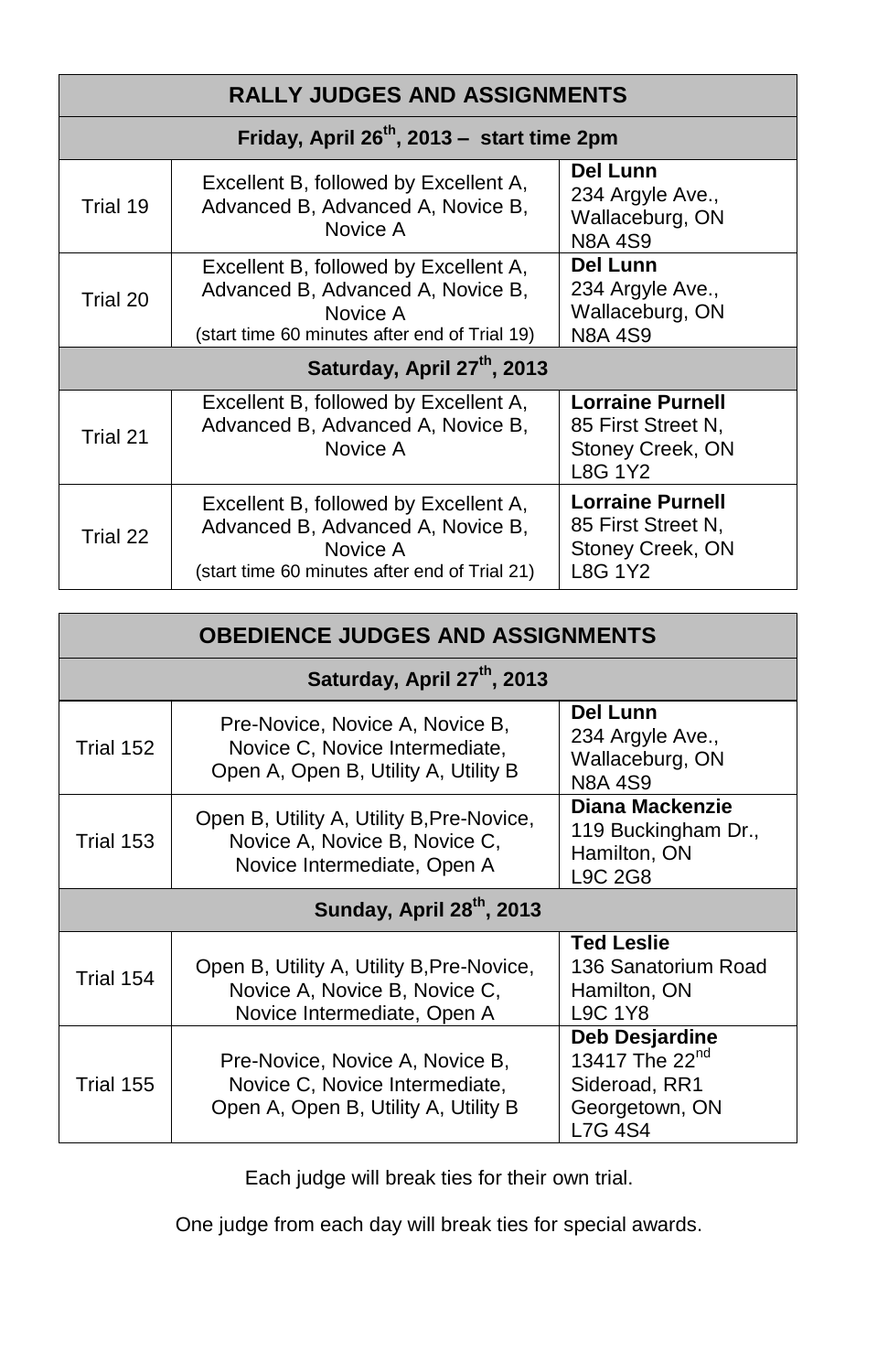## **Show Location**

### *Lakemount Sportsworld, 14 Iroquois Trail, Grimsby, ON L3M 5E7 [http://www.lakemountsportsworld.ca](http://www.lakemountsportsworld.ca/)*

*The entire surface is turf so we ask that you strictly adhere to the following rules in order that we may keep the site for future trials.* 

*Plastic/tarp/rugs must be placed under all crates, chairs and water bowls. No straight legged chairs allowed on turf. No gum, candy, food or beverages (other than water) on turf.* 

*Food will be available on site, but must be eaten in specified dining area.* 

*Failure to clean up after dogs ANYWHERE will result in a \$25 fine.* 

*No grooming allowed.*

### *This is an arena with a fully matted playing surface located 5 minutes from the QEW in Grimsby, Ontario.*

## **Directions To Lakemount Sportsworld**

*From the QEW (either direction) take exit 68 for Bartlett Ave. Follow signs for Bartlett Ave S.* 

*If you are coming from Hamilton and Toronto turn right on the South Service Road to Bartlett (stop light). Turn LEFT onto Bartlett Ave to Main St (stop light). Turn LEFT onto Main St to Iroquois Trail (before Willis Motors). Travel to end of Iroquois Trail – Lakemount Sportsworld is on the right.*

*If you are coming from Niagara Falls and Buffalo turn LEFT onto Bartlett Ave to*  Main Street (2<sup>nd</sup> stop light). Turn LEFT onto Main St to Iroquois Trail (before Willis *Motors). Travel to end of Iroquois Trail – Lakemount Sportsworld is on the right.*

## **RAFFLE TABLES**

Due to the generosity of its members and other sponsors, the St. Catharines and District Kennel and Obedience Club will be holding its **20th Annual Raffle** at these trials. You could be one of the lucky ones to win from our wonderful assortment of prizes!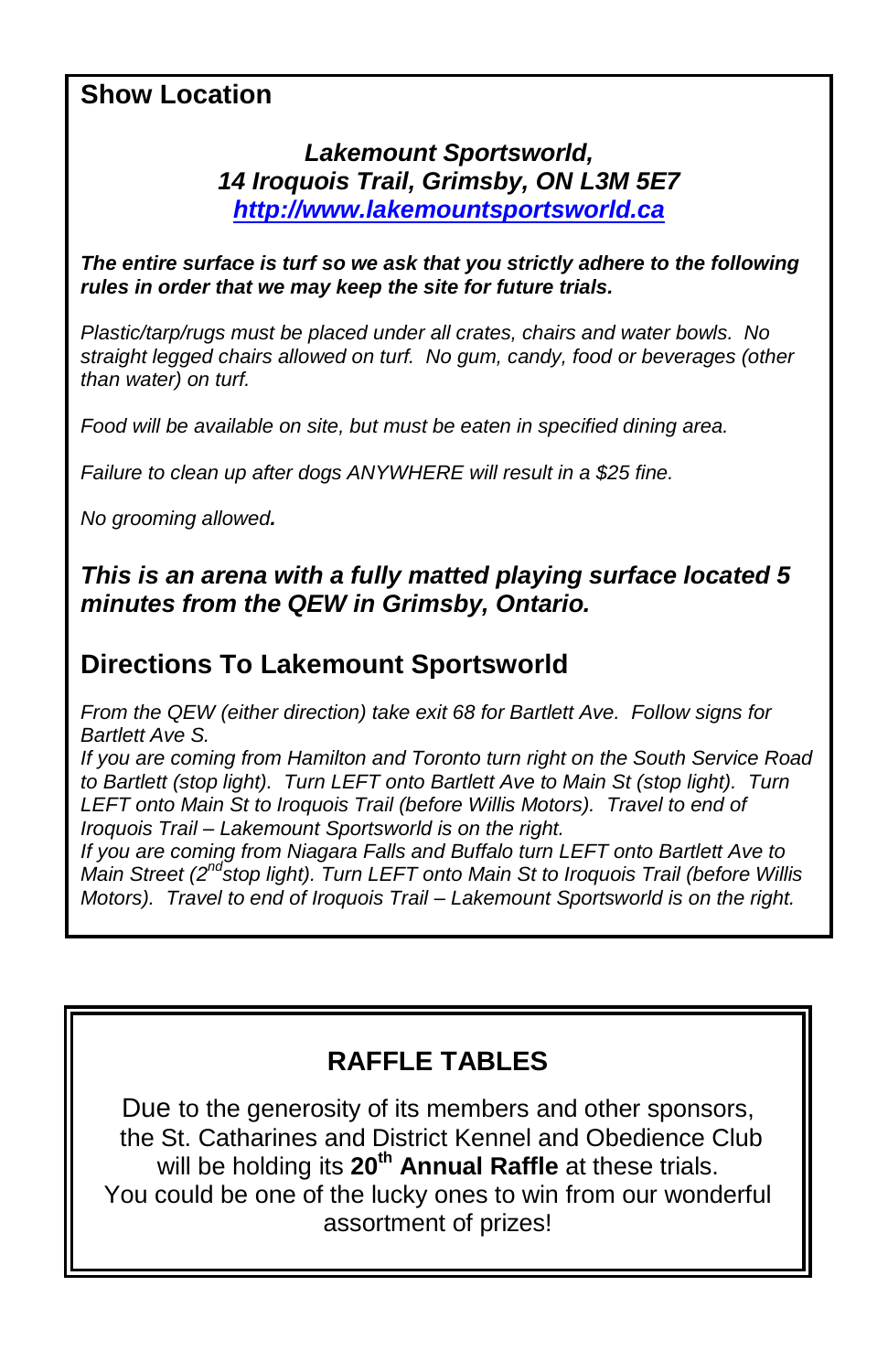## **PRIZE LIST**

**All awards will be presented to the highest scoring dog each day unless otherwise noted. All awards are for qualifying scores only. No awards will be forwarded.**

**The St. Catharines and District Kennel and Obedience Club expresses thanks for the prizes and donations so generously given.**

## **Prize List for Rally Trial Friday, April 26 th , 2013 &Saturday, April 27 th , 2013**

**Rosettes and prizes for 1st through 4 thdonated by The St. Catharines and District Kennel and Obedience Club, Inc.**

| <b>Prize List for Obedience Trial</b>                                           |  |  |
|---------------------------------------------------------------------------------|--|--|
| Saturday, April 27 <sup>th</sup> , 2013 & Sunday, April 28 <sup>th</sup> , 2013 |  |  |
| <b>Novice A Class</b>                                                           |  |  |
| 1 <sup>st</sup> Place \$20                                                      |  |  |
| $2^{nd}$ Place \$15                                                             |  |  |
| 3rd Place \$10                                                                  |  |  |
| All other Qualifying Scores - Toy Prize                                         |  |  |
| <b>Novice B Class</b>                                                           |  |  |
| 1 <sup>st</sup> Place \$15                                                      |  |  |
| $2^{nd}$ Place \$10                                                             |  |  |
| <b>Open A Class</b>                                                             |  |  |
| 1 <sup>st</sup> Place \$20                                                      |  |  |
| $2^{nd}$ Place \$15                                                             |  |  |
| 3rd Place \$10                                                                  |  |  |
| All other Qualifying Scores - Toy Prize                                         |  |  |
| <b>Open B Class</b><br>1 <sup>st</sup> Place \$15                               |  |  |
| $2^{nd}$ Place \$10                                                             |  |  |
| <b>Utility A Class</b>                                                          |  |  |
| 1 <sup>st</sup> Place \$20                                                      |  |  |
| $2^{nd}$ Place \$15                                                             |  |  |
| $3^{\text{rd}}$ Place \$10                                                      |  |  |
| All other Qualifying Scores - Toy Prize                                         |  |  |
| <b>Utility B Class</b>                                                          |  |  |
| 1 <sup>st</sup> Place \$15                                                      |  |  |
| $2^{nd}$ Place \$10                                                             |  |  |
|                                                                                 |  |  |

#### **Viviane Champagne Memorial Award**

Highest Combined Score – Open B & Utility (\$50 cash) (individual scores do not need to be from the same trial) **Sponsored by: SCDKOC** in memory of Viviane Champagne and "Tess" – OTCh Seilatan's Poetic Justess Am UD TT CGC Therapy Dog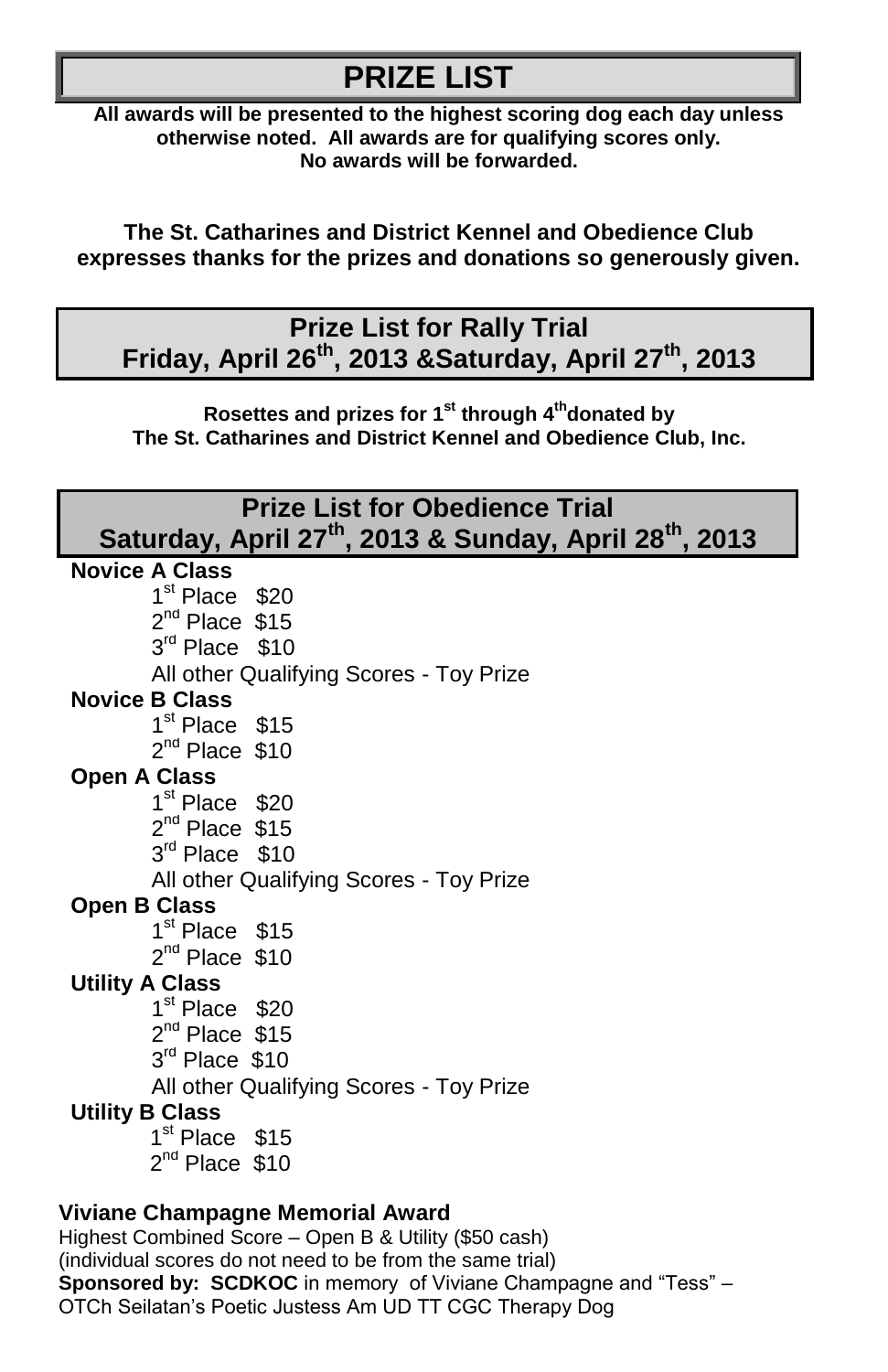## **"Completion of Title" Rosettes**

Completion of Title rosettes will be given to all teams who complete a title at the St. Catharines trials.

Please see Trophy Chairperson

## **Special Prize List for Obedience Trials Saturday, April 27th, 2013**

The highest scoring dog in Trial #152 will receive \$50 cash and a Rosette donated by **Susan & Tom Lucas** in memory of

Nitelatches Troubl N Blu Jeans "Zachary" CDX, RE, TT

The highest scoring dog in Trial #153 will receive \$50 cash and a Rosette donated by **Judy Collins** in memory of OTCH Balbriggen My Blue Heaven "Sarah" Am CD, CGC, Therapy Dog

## **Special Prize List for Obedience Trials Sunday, April 28 th , 2013**

The highest scoring dog in Trial #154 will receive \$50 cash and a Rosette donated by **Judy Collins i**n memory of CH Balbriggen Trouble In Jericho "Josh" Can/Am CD, TT, CGC, Herding Instinct

The highest scoring dog in Trial #155 will receive \$50 cash and a Rosette donated by **Susan & Tom Lucas** in memory of Nitelatches Dylan Thomas "Dylan" Can/Am CDX, UKC CD

The Highest Scoring **St. Catharines and District Kennel and Obedience Club Member** shall win the Hugh Munro Memorial Trophy (Sunday Only, either trial)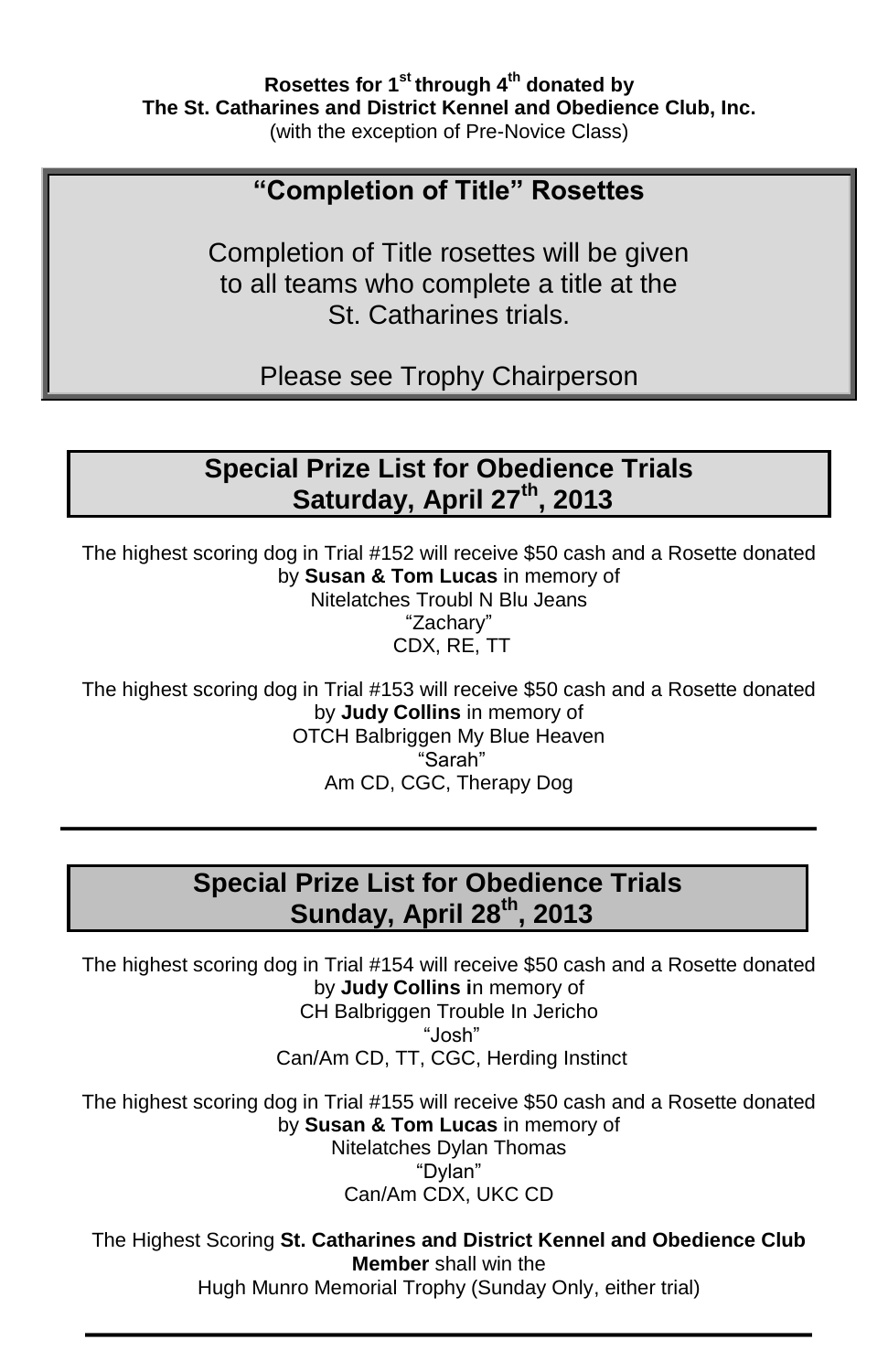| OFFICIAL CANADIAN KENNEL CLUB ENTRY FORM<br>ST. CATHARINES & DISTRICTKENNEL & OBEDIENCE CLUB, INC.<br><b>OBEDIENCE ENTRY FORM</b><br>Saturday, April 27, 2013                                                                                                                                                                                                                                                                                                                               | Sunday, April 28, 2013                      |        |  |
|---------------------------------------------------------------------------------------------------------------------------------------------------------------------------------------------------------------------------------------------------------------------------------------------------------------------------------------------------------------------------------------------------------------------------------------------------------------------------------------------|---------------------------------------------|--------|--|
|                                                                                                                                                                                                                                                                                                                                                                                                                                                                                             |                                             |        |  |
| - Trial 152 - Del Lunn $\Box$ - Trial 154 - Ted Leslie                                                                                                                                                                                                                                                                                                                                                                                                                                      | $\Box$                                      |        |  |
| - Trial 153 - Diana Mackenzie $\Box$ - Trial 155 - Deb Desjardine $\Box$<br>Entries: Regular classes - \$28.00 Cdn, Exhibition Only - \$12.00 Cdn                                                                                                                                                                                                                                                                                                                                           |                                             |        |  |
| Please make cheques payable to:<br>ST. CATHARINES & DISTRICT KENNEL & OBEDIENCE CLUB, INC<br>Closing date: Wednesday, April 10, 2013, at 9:00 p.m.<br>Mail to: Kim Oatway, 21 Trapnell St., St. Catharines, ON L2R 1B1                                                                                                                                                                                                                                                                      |                                             |        |  |
| Total \$_____ Regular Entry \$______ ______Exhibition \$________ Listing Fees \$_____<br>$(\$12.00)$<br>$(\$28.00)$                                                                                                                                                                                                                                                                                                                                                                         | $(\$9.50)$                                  |        |  |
| (Please type or print clearly)                                                                                                                                                                                                                                                                                                                                                                                                                                                              |                                             |        |  |
| Breed                                                                                                                                                                                                                                                                                                                                                                                                                                                                                       |                                             | Sex    |  |
| Enter in the following Classes:                                                                                                                                                                                                                                                                                                                                                                                                                                                             |                                             | Jumps: |  |
| [ ] Novice A [ ] Open A [ ] Utility A [ ] Pre-Novice<br>[ ] Novice B [ ] Open B [ ] Utility B [ ] Novice Intermediate                                                                                                                                                                                                                                                                                                                                                                       |                                             | Height |  |
| [ ] Novice C                                                                                                                                                                                                                                                                                                                                                                                                                                                                                | [ ] Exhibition Only                         | Width  |  |
| Registered<br>Name of Dog                                                                                                                                                                                                                                                                                                                                                                                                                                                                   |                                             |        |  |
| Check One Only - and - Enter Number<br>[ ] CKC REG. no.                                                                                                                                                                                                                                                                                                                                                                                                                                     | Date of Birth:<br>d                         |        |  |
| [ ] CKC ERN no.<br>1 CKCPEN no.<br>1 CKCMisc.Cert.No.<br>I I Listed                                                                                                                                                                                                                                                                                                                                                                                                                         | Place of Birth:<br>Canada [ ] Elsewhere [ ] |        |  |
| Breeder(s)                                                                                                                                                                                                                                                                                                                                                                                                                                                                                  |                                             |        |  |
| Sire                                                                                                                                                                                                                                                                                                                                                                                                                                                                                        |                                             |        |  |
| Dam                                                                                                                                                                                                                                                                                                                                                                                                                                                                                         |                                             |        |  |
| Reg'd Owner(s)                                                                                                                                                                                                                                                                                                                                                                                                                                                                              |                                             |        |  |
| <b>Owner's Address</b>                                                                                                                                                                                                                                                                                                                                                                                                                                                                      |                                             |        |  |
| City                                                                                                                                                                                                                                                                                                                                                                                                                                                                                        | Prov.                                       | Code   |  |
| Agent's Name (if any)                                                                                                                                                                                                                                                                                                                                                                                                                                                                       |                                             |        |  |
| Agent's Address                                                                                                                                                                                                                                                                                                                                                                                                                                                                             |                                             |        |  |
| City                                                                                                                                                                                                                                                                                                                                                                                                                                                                                        | Prov.                                       | Code   |  |
| Owner [ ] or Agent [ ]<br>Mail I.D. to<br>I CERTIFY that I am the registered owner(s) of this dog/bitch or that I am the authorized agent of the owner(s) whose<br>name(s) I have entered above and I accept full responsibility for all statements made in this entry. In consideration of the<br>acceptance of this entry, I(we) agree to be bound by the rules and regulations of the Canadian Kennel Club and by any<br>additional rules and regulations appearing in the premium list. |                                             |        |  |
| Signature: ___________________________                                                                                                                                                                                                                                                                                                                                                                                                                                                      |                                             |        |  |
| E-mail:                                                                                                                                                                                                                                                                                                                                                                                                                                                                                     | Phone No.                                   |        |  |
| Confirmations will be sent by email wherever possible.                                                                                                                                                                                                                                                                                                                                                                                                                                      |                                             |        |  |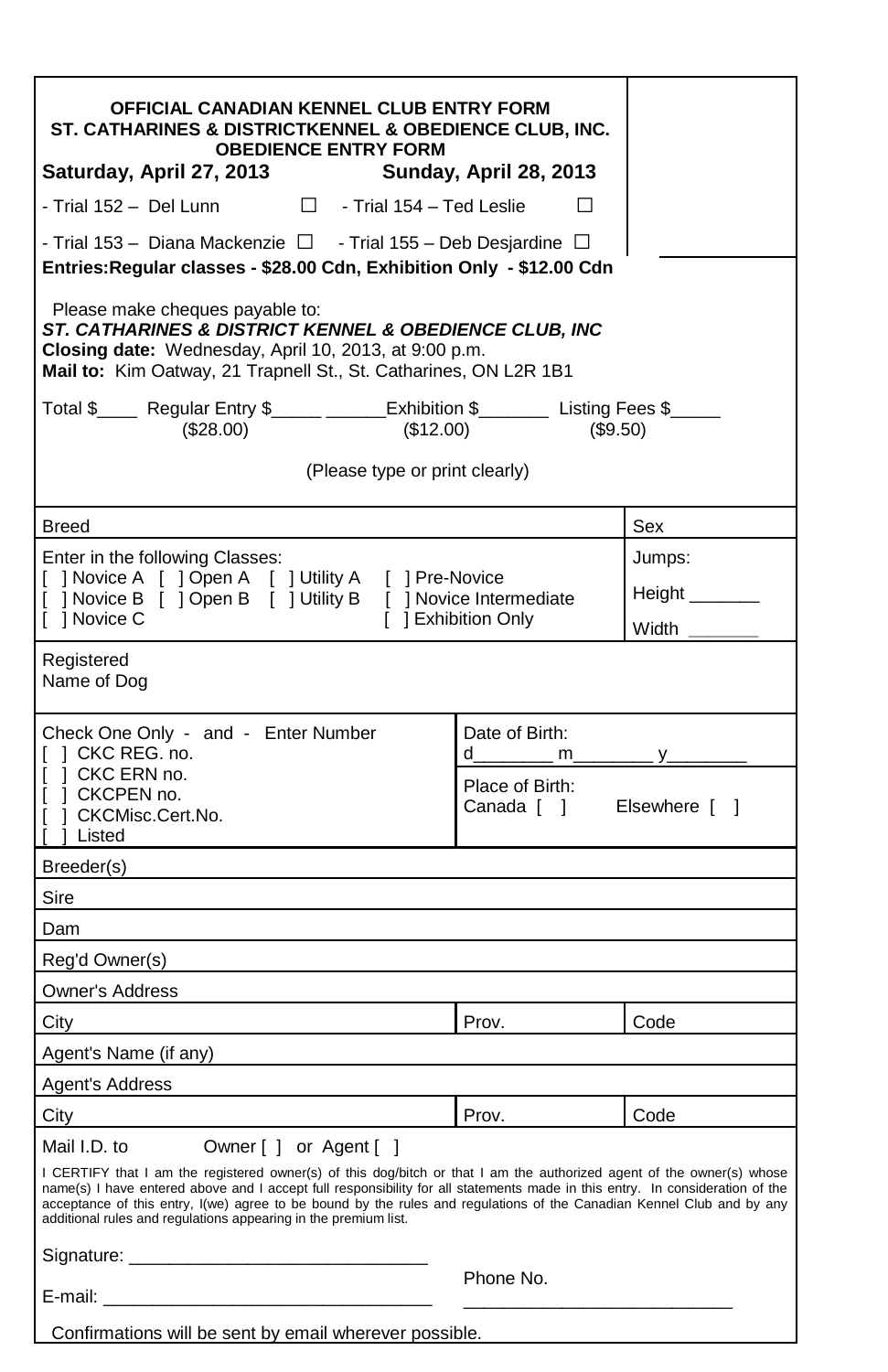## **PLEASE NOTE THE FOLLOWING**

- 1. Dogs must be kept under control at all times.
- 2. It is the responsibility of the handler to be ready with his or her dog at ringside when required without waiting to be called.
- 3. Only those dogs registered individually with the Canadian Kennel Club or that are eligible for registration with the Canadian Kennel Club may enter.
- 4. The St. Catharines and District Kennel and Obedience Club will use care and diligence to ensure the welfare of all dogs and exhibitors, but will not be responsible for, nor assume liability in the event of an accident or other mishap, however caused to either dog or exhibitor.
- 5. Only dogs entered in these trials are permitted in the building.
- 6. Precincts of the trial include the entire property of Lakemount Sportsworld Complex.
- 7. A dog which has earned it's CD degree in Bermuda or USA or a comparable degree in any foreign country is not eligible for entry in the Novice "A" Class, and a dog which has earned it's CDX in Bermuda or the USA or a comparable degree in any foreign country is not eligible for entry in the Open "A" Class. Such dogs must be entered in the "B" Classes respectively.

| Pre-Novice<br>Novice $A$ " | For dogs which have not won the title of PCD<br>For dogs which have not won the title of CD (Companion Dog) in any<br>country. No person who has trained or exhibited a dog that has earned<br>a CDX title shall be allowed to handle a dog in this class. **   |
|----------------------------|-----------------------------------------------------------------------------------------------------------------------------------------------------------------------------------------------------------------------------------------------------------------|
| Novice "B"                 | For dogs which have not won the title of CD in Canada. ***                                                                                                                                                                                                      |
| Novice "C"                 | For dogs which have won the title of CD, CDX, UD or any other<br>Obedience Trial Championship Title prior to the closing date of the trial<br>which it is to be entered.                                                                                        |
| Novice                     | For dogs which have won the title of CD, CDX, UD or any other                                                                                                                                                                                                   |
| Intermediate               | Obedience Trial Championship Title.                                                                                                                                                                                                                             |
| Open "A"                   | For dogs which have won the title of CD in Canada, but have not won<br>the title CDX (Companion Dog Excellent) in any country. No person<br>who has trained or exhibited a dog that has earned a UD title shall be<br>allowed to handle a dog in this class. ** |
| Open $B$ "                 | For dogs which have won the title of CD in Canada. A dog may<br>continue to compete in this Class after having won the title of CDX<br>and/or Utility Dog. ***                                                                                                  |
| Utility "A"                | For dogs which have won the title of CDX in Canada but has not won<br>the title of UD. No person who has trained or exhibited a dog that has<br>earned a MOTCH title shall be allowed to handle a dog in this class.                                            |
| Utility "B"                | For dogs which have won the title of CDX or UD.                                                                                                                                                                                                                 |

- \*\* The instructions here apply to Novice "A" and Open "A" classes only. One dog only may be entered in these classes by any one exhibitor, and every dog must be exhibited by the owner or a member of his immediate family.
- \*\*\* If any exhibitor enters more than one dog in the Novice "B" or Open "B" classes, each dog must have a separate handler for the sit and down exercises.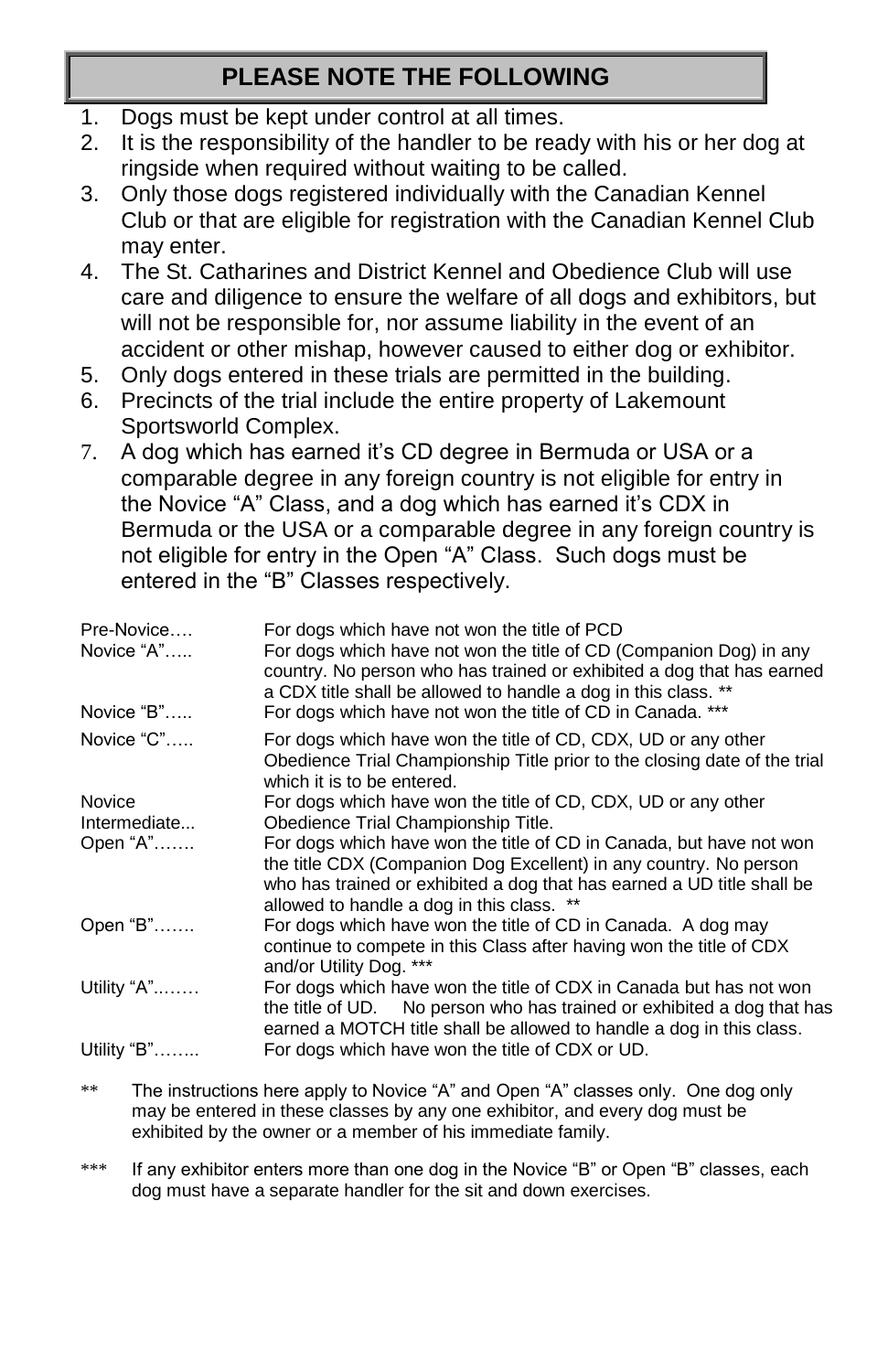| OFFICIAL CANADIAN KENNEL CLUB ENTRY FORM<br>ST. CATHARINES& DISTRICTKENNEL & OBEDIENCE CLUB, INC.<br><b>RALLY OBEDIENCE ENTRY FORM</b>                                                                                                                                                                                                                                                                                                                                                                                                    |                                                         |                               |  |
|-------------------------------------------------------------------------------------------------------------------------------------------------------------------------------------------------------------------------------------------------------------------------------------------------------------------------------------------------------------------------------------------------------------------------------------------------------------------------------------------------------------------------------------------|---------------------------------------------------------|-------------------------------|--|
| Friday, April 26, 2013 Rally Start Time 2 pm                                                                                                                                                                                                                                                                                                                                                                                                                                                                                              |                                                         |                               |  |
| Trial 019 - Del Lunn $\Box$ - Trial 020 - Del Lunn<br>п<br>Saturday, April 27, 2013                                                                                                                                                                                                                                                                                                                                                                                                                                                       |                                                         |                               |  |
| Trial 021 - Lorraine Purnell $\Box$ - Trial 022 - Lorraine Purnell $\Box$                                                                                                                                                                                                                                                                                                                                                                                                                                                                 |                                                         |                               |  |
| Entries: Regular classes - \$28.00 Cdn, Exhibition Only - \$12.00 Cdn                                                                                                                                                                                                                                                                                                                                                                                                                                                                     |                                                         |                               |  |
| Please make cheques payable to:<br><b>ST. CATHARINES &amp; DISTRICT KENNEL &amp; OBEDIENCE CLUB. INC.</b><br>Closing date: Wednesday, April 10, 2013, at 9:00 p.m.<br>Mail to: Kim Oatway, 21 Trapnell St., St. Catharines, ON L2R 1B1<br>Total \$______________ Regular Entry \$_____________ Exhibition \$___________ Listing Fees \$_____<br>$(\$28.00)$<br>$(\$12.00)$<br>(\$9.50)<br>(Please type or print clearly)                                                                                                                  |                                                         |                               |  |
| Breed                                                                                                                                                                                                                                                                                                                                                                                                                                                                                                                                     |                                                         | Sex                           |  |
| Enter in the following Classes:<br>[ ] Novice A [ ] Advanced A [ ] Excellent A [ ] Exhibition Only<br>[ ] Novice B [ ] Advanced B [ ] Excellent B                                                                                                                                                                                                                                                                                                                                                                                         |                                                         | Jump Height:<br>6" 8" 12" 16" |  |
| Registered<br>Name of Dog                                                                                                                                                                                                                                                                                                                                                                                                                                                                                                                 |                                                         |                               |  |
| Check One Only - and - Enter Number<br>[ ] CKC REG. no.<br>[ ] CKC ERN no.                                                                                                                                                                                                                                                                                                                                                                                                                                                                | Date of Birth:<br>d__________ m_____________ y_________ |                               |  |
| 1 CKCPEN no.<br>] CKCMisc.Cert.No.<br>[<br>[ ] Listed                                                                                                                                                                                                                                                                                                                                                                                                                                                                                     | Place of Birth:<br>Canada [ ] Elsewhere [ ]             |                               |  |
| Breeder(s)                                                                                                                                                                                                                                                                                                                                                                                                                                                                                                                                |                                                         |                               |  |
| Sire                                                                                                                                                                                                                                                                                                                                                                                                                                                                                                                                      |                                                         |                               |  |
| Dam                                                                                                                                                                                                                                                                                                                                                                                                                                                                                                                                       |                                                         |                               |  |
| Reg'd Owner(s)                                                                                                                                                                                                                                                                                                                                                                                                                                                                                                                            |                                                         |                               |  |
| Owner's Address                                                                                                                                                                                                                                                                                                                                                                                                                                                                                                                           |                                                         |                               |  |
| City                                                                                                                                                                                                                                                                                                                                                                                                                                                                                                                                      | Prov.                                                   | Code                          |  |
| Agent's Name (if any)                                                                                                                                                                                                                                                                                                                                                                                                                                                                                                                     |                                                         |                               |  |
| <b>Agent's Address</b>                                                                                                                                                                                                                                                                                                                                                                                                                                                                                                                    |                                                         |                               |  |
| City                                                                                                                                                                                                                                                                                                                                                                                                                                                                                                                                      | Prov.                                                   | Code                          |  |
| Mail I.D. to<br>Owner [ ] or Agent [ ]<br>I CERTIFY that I am the registered owner(s) of this dog/bitch or that I am the authorized agent of the owner(s) whose name(s) I have<br>entered above and I accept full responsibility for all statements made in this entry. In consideration of the acceptance of this entry,<br>I(we) agree to be bound by the rules and regulations of the Canadian Kennel Club and by any additional rules and regulations<br>appearing in the premium list.<br>Signature: _______________________________ |                                                         |                               |  |
|                                                                                                                                                                                                                                                                                                                                                                                                                                                                                                                                           | Phone No.                                               |                               |  |
| E-mail: <b>E-mail: E-mail:</b><br>Confirmations will be sent by email wherever possible.                                                                                                                                                                                                                                                                                                                                                                                                                                                  |                                                         |                               |  |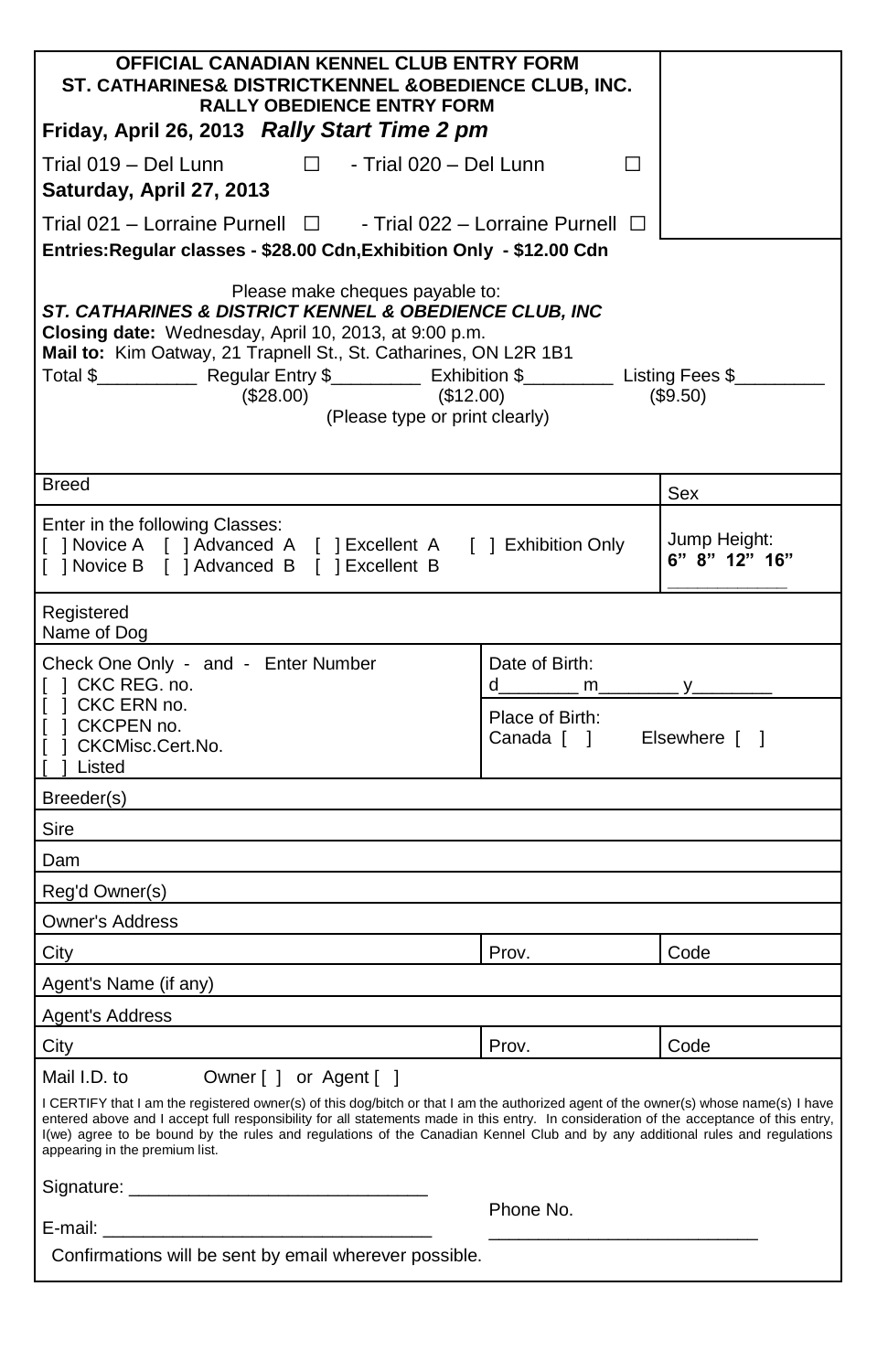## **Rally Eligibility**

- Rally Novice "A" Dogs competing in this class may not have won a CKC Rally Novice (R. N.) title or any CKC Novice Obedience title. No handler who has exhibited a dog its through the CKC CDX title or instructed dog training classes shall be eligible for this class. The handler of any dog in this class must be the owner, co-owner, or a member of their immediate families. A person may enter more than one dog in this class. All exercises are judged on leash and dogs must enter and leave the ring on leash.
- Rally Novice "B" Any dog may compete in this class until a qualifying score in the Rally Advanced Class is earned. The owner or any other person may handle dogs in this class. All exercises are judged on leash and dogs must enter and leave the ring on leash. A person may enter more than one dog in this class.
- Rally Advanced "A" For dogs which have won the title of RN in Canada, but have not won the title (Rally Advanced) or any CKC Novice Obedience Title. No handler who has exhibited a dog through the CKC CDX title or instructed dog training classes shall be eligible for this class. The handler of any dog in this class must be the owner, co-owner, or a member of their immediate families. All exercises are judged off leash and dogs must enter and leave the ring on leash. A person may enter more than one dog in this class.
- Rally Advanced "B" This class shall be for dogs that have won the Rally Novice (R. N.) title but have not won the Rally Advanced (R. A.) title. The owner or any other person may handle dogs in this class. All exercises are judged off leash and dogs must enter and leave the ring on leash. A person may enter more than one dog in this class.
- Rally Excellent A This class will be for dogs that have won the Rally Advanced (R.A.) title but not the Rally Excellent (R.E.) title or any CKC Novice Obedience title. No handler who has exhibited a dog through the CKC CDX title or instructed dog training classes shall be eligible for this class. A dog may not be entered or exhibited in this class after official notification from the CKC that the dog has won the title (R.E.). No dog may be entered in both Rally Excellent A & B at one trial. The handler of any dog in this class must be the owner, co-owner or member of their immediate family. All exercises are judged off leash and dogs must enter and leave the ring on leash. A person may enter more than one dog in this class.

Rally

Excellent B This class will be for dogs that have won the Rally Advanced (R.A.) title. A dog completing the Rally Excellent (R.E.) title may continue to compete in this class indefinitely. The owner or any other person may handle dogs in this class. A person may enter more than one dog in this class.

To be eligible to compete in these trials, the dog must be 6 months of age and registered or eligible for registration with the CKC, have an ERN, PEN or a CKC Miscellaneous Certificate number. A dog may be spayed, neutered or debarked.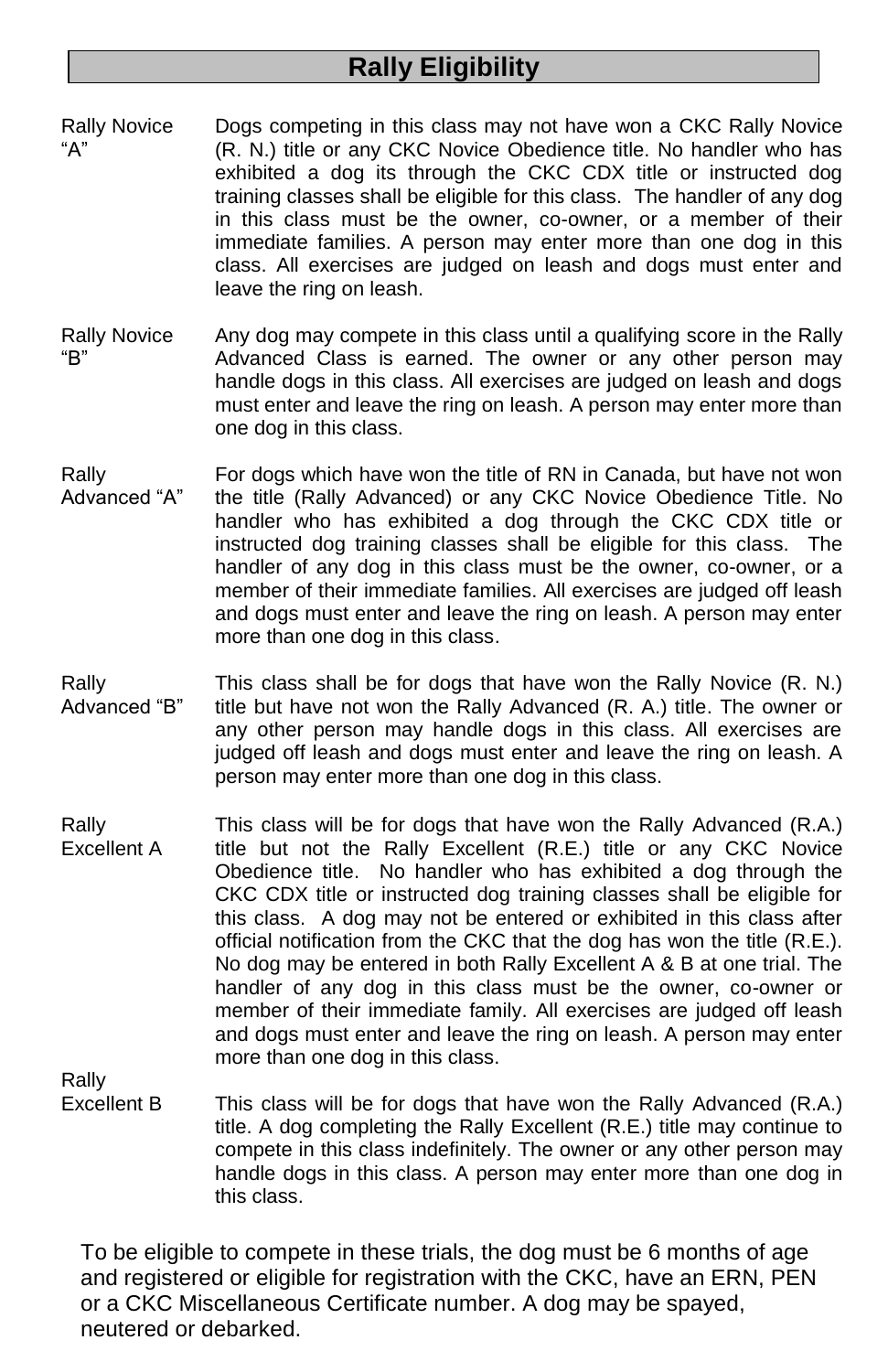## **PLEASE MAKE ALL CHEQUES OR MONEY ORDERS PAYABLE TO:**

The **St. Catharines & District Kennel and Obedience Club, Inc**. Note that there is a **\$30.00** SERVICE CHARGE levied by our club on all NSF cheques. Tendering an NSF cheque for entry fees shall be considered non-payment of entry fees and is an offence punishable by disciplinary action and cancellation of awards (Chap 6, Sec 3.3 ,CKC Regulations & Standards for both Obedience and Rally Trials). No post dated cheques or credit card payments will be accepted.

**Discipline: Chap20 Sec 7 & Chap 17 Sec 7** It shall be the duty and obligation of the trial-giving club to see that a judge, club official, ring steward, volunteer, or competitor at an Obedience or Rally Obedience Trial held under these regulations, is not subject to indignities of any kind. The Trial Committee Chair shall promptly report to the CKC any infringement of this regulation, and the Discipline Committee shall have the authority to take such action as it deems fit on receipt of a report indicating that this has occurred. A copy of this regulation shall be prominently placed in every premium list and catalogue.

#### **EVENT REGISTRATION NUMBER (ERN)**

Effective Jan 1/92, all dogs that are foreign born and foreign owned and enter Canada for the sole purpose of entering CKC events, will no longer require a CKC registration number but will require an Event Registration Number (ERN).

The ERN number MUST be applied for within 30 days of the first day of entering a CKC event. For further information,

The Canadian Kennel Club, Phone (416) 675-5511 FAX (416) 675-6506 9:00 a.m. – 5:00 p.m.

#### **PERFORMANCE EVENT NUMBER (PEN)**

Effective Jan 01, 2002, a Performance Event Number (PEN), allows an unregisterable dog of a CKC recognized breed to participate in those competitive events that are appropriate for the breed. This restriction shall also apply to dogs with ILP numbers. Unregisterable Dog means, a dog of a recognized CKC breed that cannot be registered because of unknown parentage or the unavailability of its registration papers.

#### **TRACKING FEE - NON CKC MEMBER CANADIAN RESIDENTS**

Effective January 1, 2011 the CKC will be instituting a tracking fee for all Canadian residents who participate in a CKC event but are not CKC members. In order to protect any points and awards earned at any CKC event, a resident non-member can choose to become a CKC member or pay the tracking fee of \$57.60 (plus applicable taxes) for each dog. Failure to comply within 30 days of notification will cause all awards and titles to be cancelled. This applies to dogs wholly owned by non members resident in Canada and does not apply to U.S. exhibitors **nor to** CKC members or dogs co-owned with a CKC member.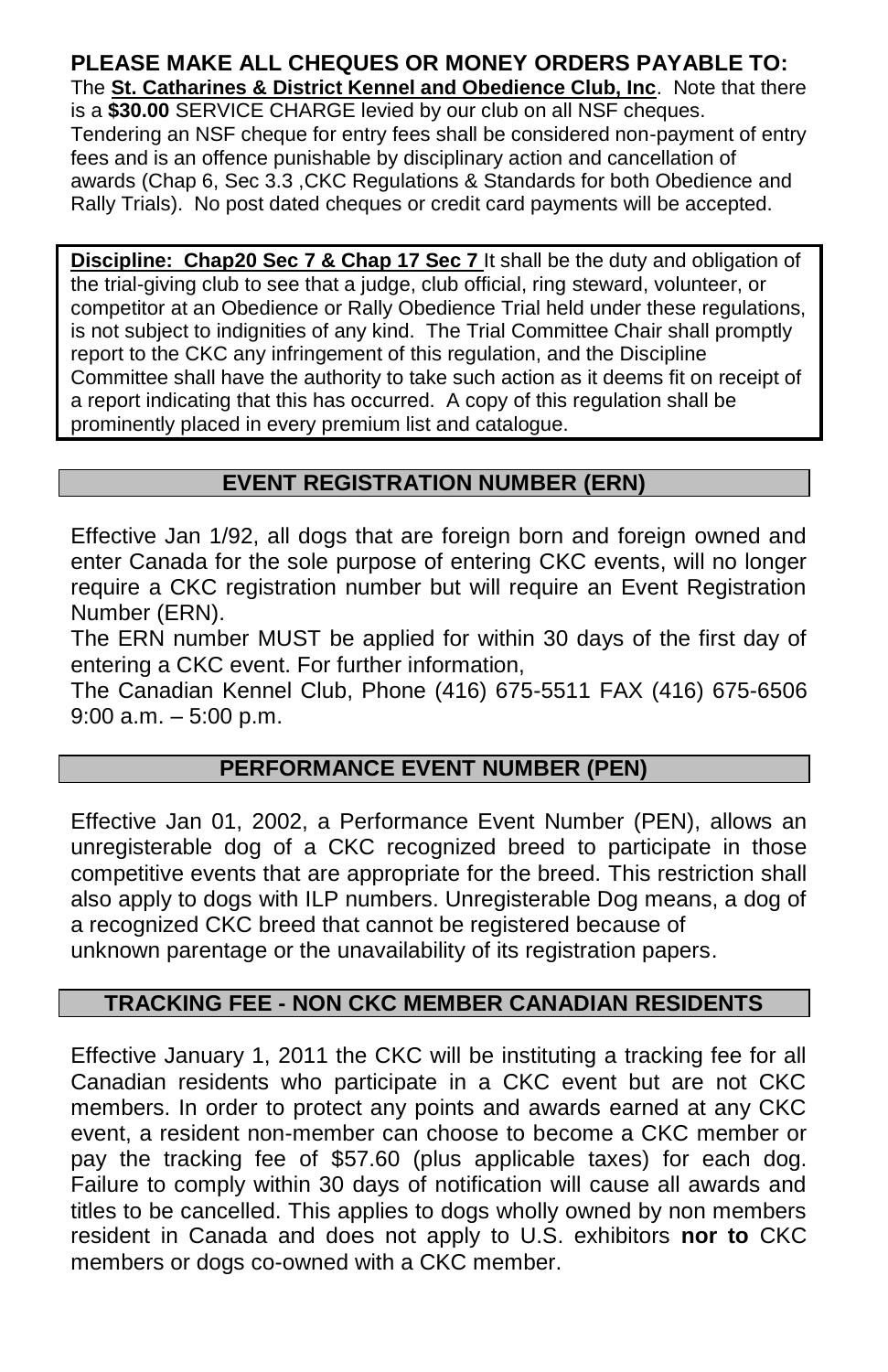## **MISCELLANEOUS INFORMATION**

#### **VETERINARIAN**

#### *Niagara Veterinary Emergency Clinic*

Unit 1A,3300 Merrittville Hwy Thorold, ON , L2V4Y6 (905) 641-3185 (800) 465-1414 Toll free *Mississauga-Oakville Veterinary Emergency Clinic* 2285 Bristol Circle, Oakville, Ontario L6H 6P8 **Tel:** (905) 829-9444

#### **PET-FRIENDLY MOTELS NEAR THE QEW Best Western Beacon Harbourside Inn**

2793 Beacon Boulevard, Jordan 905-562-4155 \$10 per dog/night charge **Super 8 Motel** 11 Windward Drive, Grimsby 905-309-8800 \$10 per dog/night charge **Canada's Best Value Inn** 420 Ontario Street, St. Catharines 905-688-1648 (check with hotel for dog charges)

#### **CKC DIRECTOR:**

Alan Ewles 1231 20th Side Rd., R R # 1, Moffat, ON, L0P 1J0 **[afkingsalukis@hotmail.com](mailto:afkingsalukis@hotmail.com)**

#### **CKC OBEDIENCE REPRESENTATIVE:**

Diana MacKenzie 119 Buckingham Drive, Hamilton, ON, L9C 2G8 **[dimack@shaw.ca](mailto:dimack@shaw.ca)**

#### **CANADIAN KENNEL CLUB**

200 Ronson Drive, Suite 400, Etobicoke, ON M9W 5Z9  **Interim CEO:** Ms Leila Bahorie Administration: 416-675-5511, Shows and Trials: Ext 400 Hours: 9:00 am to 5:00 pm Monday to Friday

**BITCHES IN SEASON:** Refunds for bitches in season will be given provided the exhibitor supplies a veterinary certificate stating that the bitch was in season the 10 day period preceding the trial. The certificate must be presented prior to the day of the trials or before judging commences on the day of the trials.

### **DIRECTIONS TO TRIAL SITE:**

From the QEW (either direction) take exit 68 for Bartlett Ave. Follow signs for Bartlett Ave S. If you are coming from Hamilton and Toronto turn right on the South Service Road to Bartlett (stop light). Turn LEFT onto Bartlett Ave to Main St (stop light). Turn LEFT onto Main St to Iroquois Trail (before Willis Motors). Travel to end of Iroquois Trail – Lakemount Sportsworld is on the right.

If you are coming from Niagara Falls and Buffalo turn LEFT onto Bartlett Ave to Main Street (stop light). Turn LEFT onto Main St to Iroquois Trail (before Willis Motors). Travel to end of Iroquois Trail – Lakemount Sportsworld is on the right.